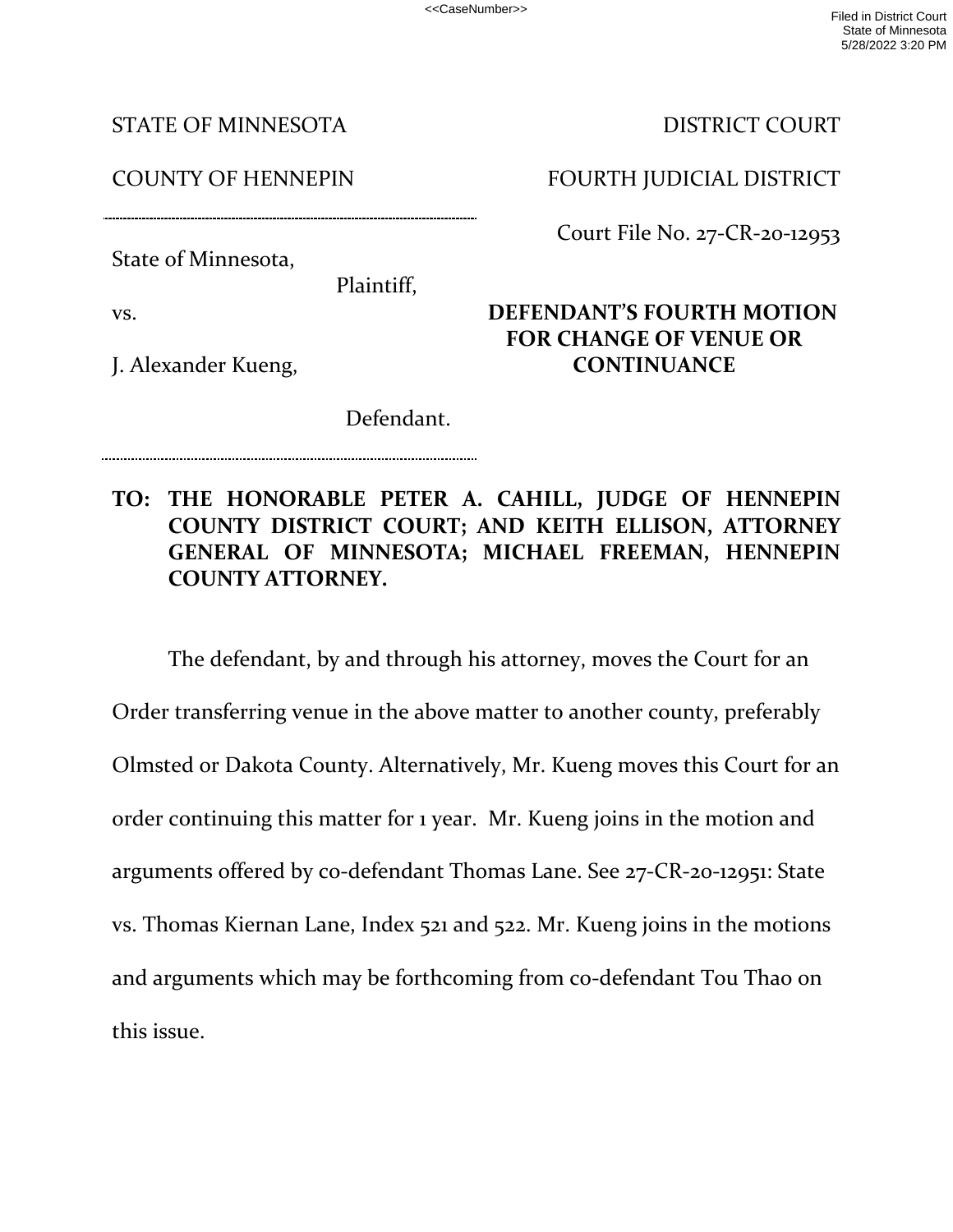Mr. Floyd's death, the criminal charging of Mr. Kueng *et al* and the riots had more media coverage in the Minneapolis/St. Paul area than any event in its history. There was saturation news coverage in the Star Tribune and Pioneer Press and the three TV networks. Nationwide, news coverage was more extensive than any story in fifty years.<sup>1</sup>

 More importantly, with respect to the riots, the news coverage was oddly favorable to the rioters. *Id*. The volume and prejudicial nature of past coverage of these events has been substantial. Counsel now adds to the record Exhibit A (Declaration by Dr. Bryan Edelman) and Exhibit B (available newspaper articles in Minneapolis and St. Paul). Dr. Edelman, with over 20 years of experience, evaluated the extent and nature of the pretrial publicity covering the death of George Floyd and its potential impact on Mr. Kueng's due process rights. As part of his analysis, he reviewed relevant newspaper coverage, television publicity, and social media content. See Exhibit A.

It is Dr. Edelman's opinion that the jury pool in Hennepin County has been saturated with extensive prejudicial news coverage. The pretrial publicity incorporates powerful and emotional language surrounding the

 $\overline{a}$ 

<sup>&</sup>lt;sup>1</sup> https://www.washingtonpost.com/politics/2020/07/06/george-floyd-protests-generated-more-media-coverage-thanany-protest-50-years/.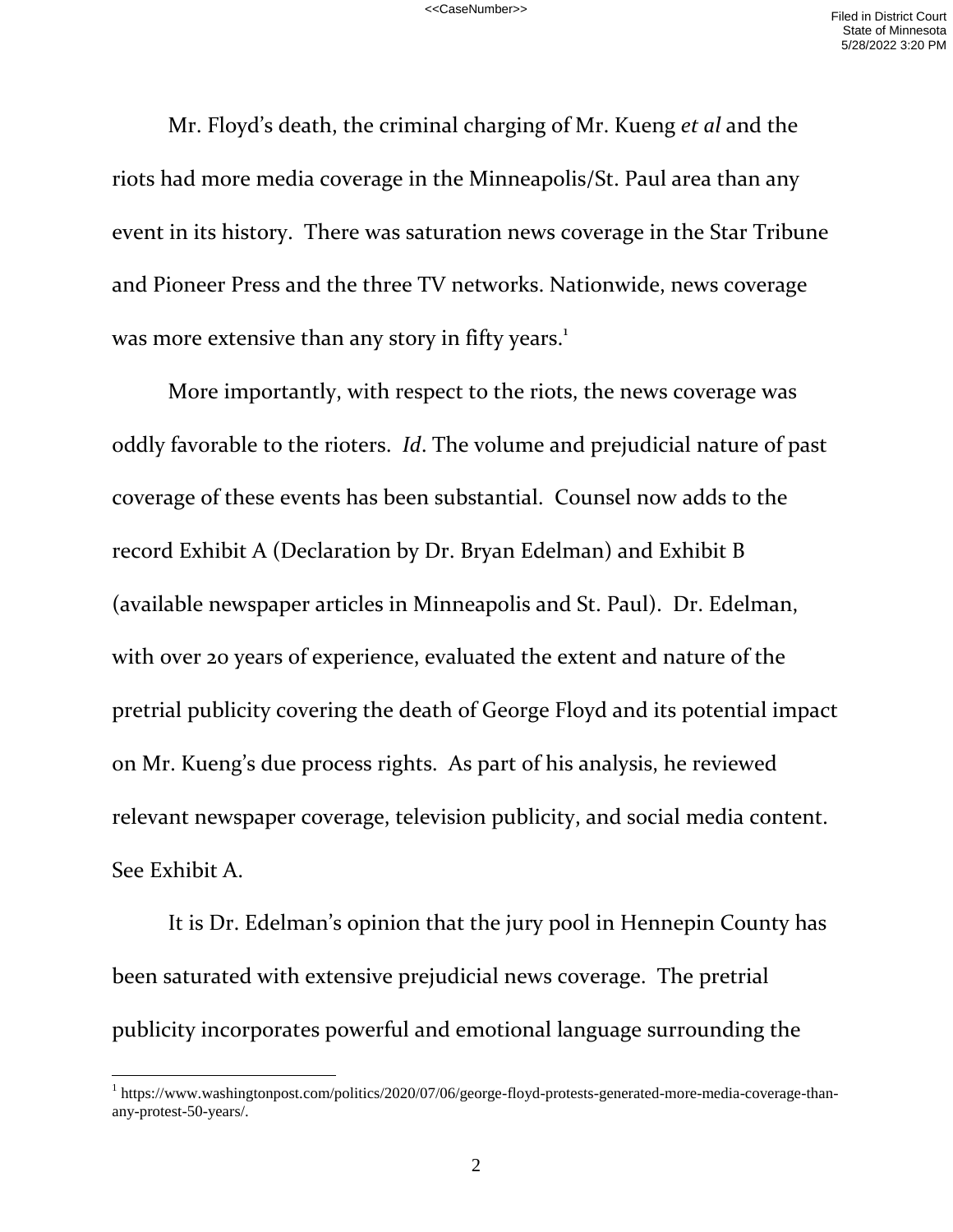death of George Floyd, minute-by-minute accounts of how the tragic incident unfolded, shocking video footage of the encounter, and details from pretrial filings (e.g., autopsy reports). See Exhibit A. The coverage references prejudicial statements from prominent public figures. For example, the Former Chief of Police described the incident as "murder." See *Id*. Dr. Edelman explains that these types of statements have the capacity to undermine the burden of proof by creating a presumption of guilt within members of the jury pool. See *Id*. The coverage in this matter is starkly different from coverage in *State v. Warren*, 592 N.W.2d 440 (Minn. 1999) which relied on factual accounts that would not affect the minds of a jury. See *Id.* at 447-48.

 Dr. Edelman explains that when a venue is inundated with media coverage surrounding a crime, prospective jurors will develop case-specific attitudes, which can have an impact on their evaluations of the evidence and arguments presented at trial. See *Id*. When this occurs, attitudinally supporting arguments will be more closely attended to, evaluated as persuasive, integrated into the existing network of attitudes and beliefs, and made easily accessible during deliberations. See *Id*. In contrast, counterarguments and evidence conflicting with well-established attitudes

3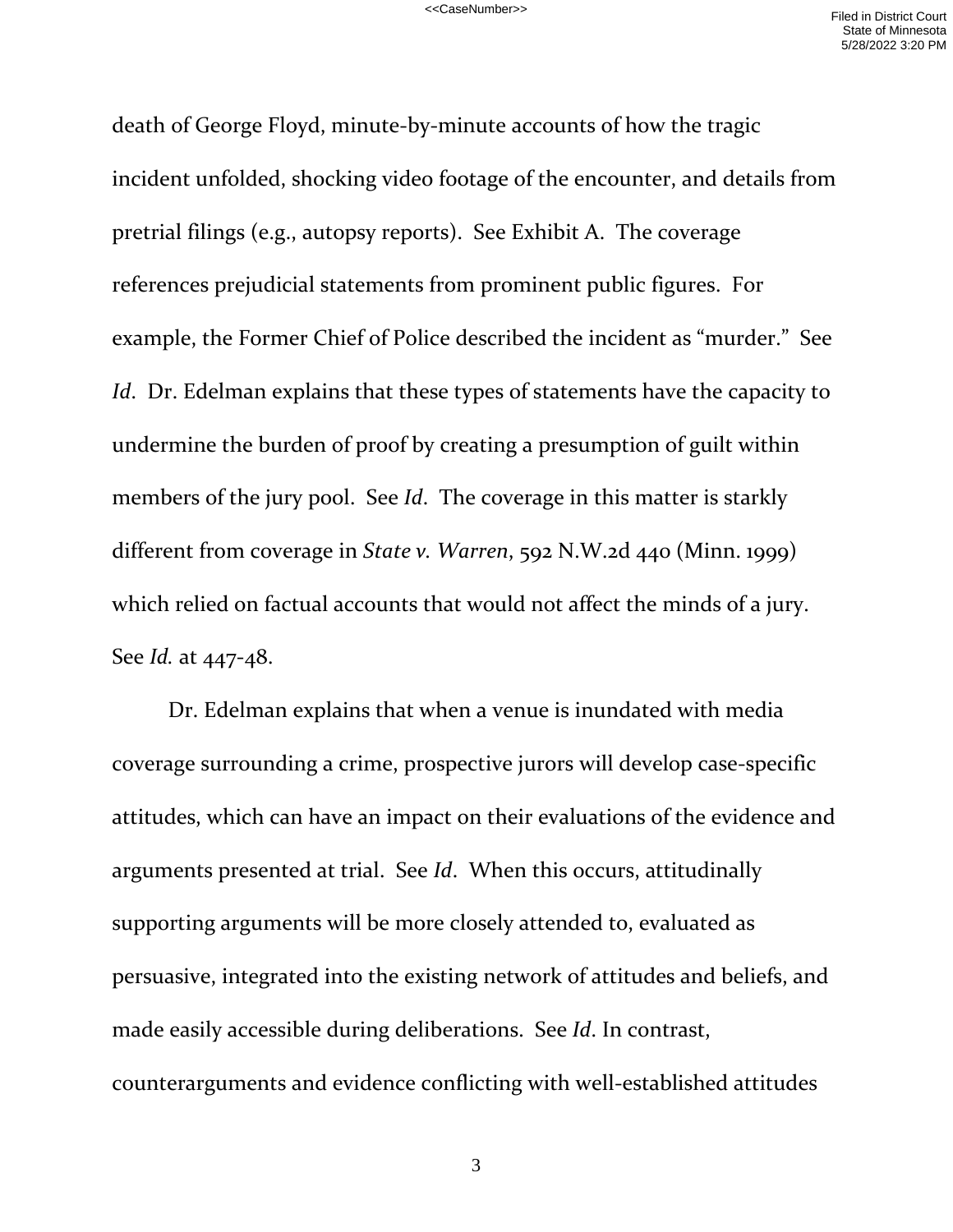may create cognitive dissonance. As a result, jurors will either ignore this evidence or make cognitive efforts to refute it. See *Id.* This evidence will not establish strong links to preexisting attitudes and will not be easily accessible during deliberations. See *Id.* These psychological processes put the defendant at a significant disadvantage, tend to undermine the presumption of innocence, and diminish the prosecution's burden of proof. See *Id.*  Simply put – Hennepin County Jurors will ignore defense arguments and await the State's arguments supporting opinions developed based this media coverage.

It is important to note that since Dr. Edelman's declaration and collection of news article several major events have occurred adding to the need for a change of venue. Since this time a Federal Trial has occurred and Mr. Lane recently entered a guilty plea to Count 2 of the Complaint. Further attention has been drawn to this case by a major financial settlement as a result of County Attorney Mike Freeman engaging in a pattern of harassment toward at least one prosecutor for their work on this very matter.<sup>2</sup> Another recent story reported the Mr. Freeman may have changed his residence to Ramsey County and enrolled in the Safe at Home program

 $\overline{a}$ 

<sup>&</sup>lt;sup>2</sup> See https://www.mprnews.org/story/2022/05/19/hennepin-county-pays-190k-to-settle-top-prosecutorsdiscrimination-claim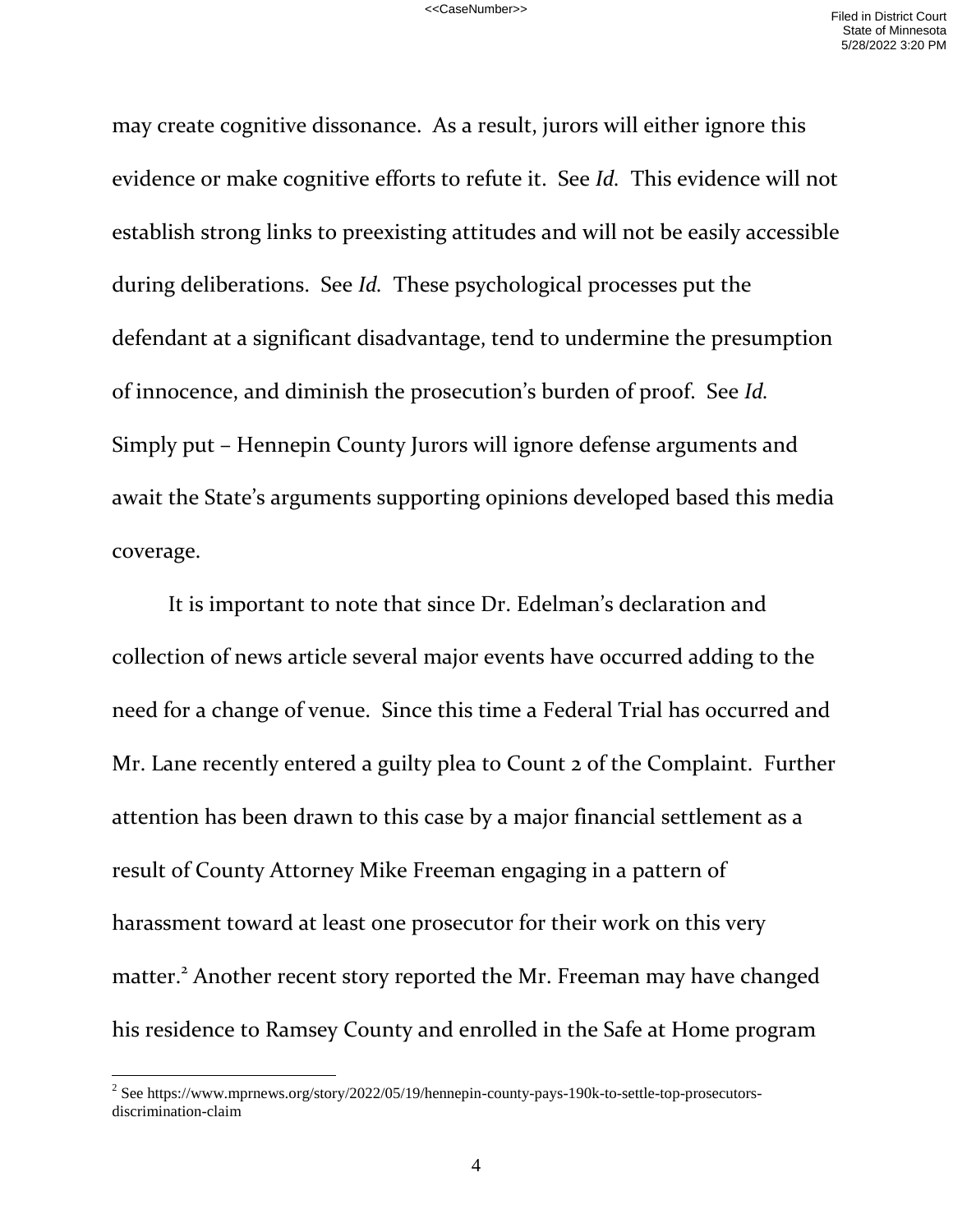in response to protests at his former home stemming from this case.<sup>3</sup> All of these recent developments occurred after the jury questionnaires were filled out by prospective jurors. The prejudice and bias reflected in the existing questionnaires could have only grown.

 The United States and Minnesota Constitutions safeguard a criminal defendant's right to a "public trial, by an impartial jury of the State and district" in which the crime was committed. U.S. Const., amend. VI; Minn. Const., Art. I, § 6 (specifying an "impartial jury of the county or district" in which the crime was committed). However, when "a fair and impartial trial cannot be had in the county in which the case is pending…[,] in the interests of justice, [or as] provided by Rule 25.02 governing prejudicial publicity" a case "may be transferred to another county." Minn. R. Crim. P. 24.03, subd. 1. In cases where intense pretrial publicity and/or "prejudicial material creates a reasonable likelihood that a fair trial cannot be had" a defendant's "motion for… change of venue must be granted." Minn. R. Crim. P. 25.02, subd. 3 (emphasis added). "Actual prejudice **need not be shown**." Id. (emphasis added).

 $\overline{a}$ 

 $3$  https://alphanews.org/exclusive-mike-freeman-keeps-address-hidden-from-public-tracked-down-to-ramseycounty-home/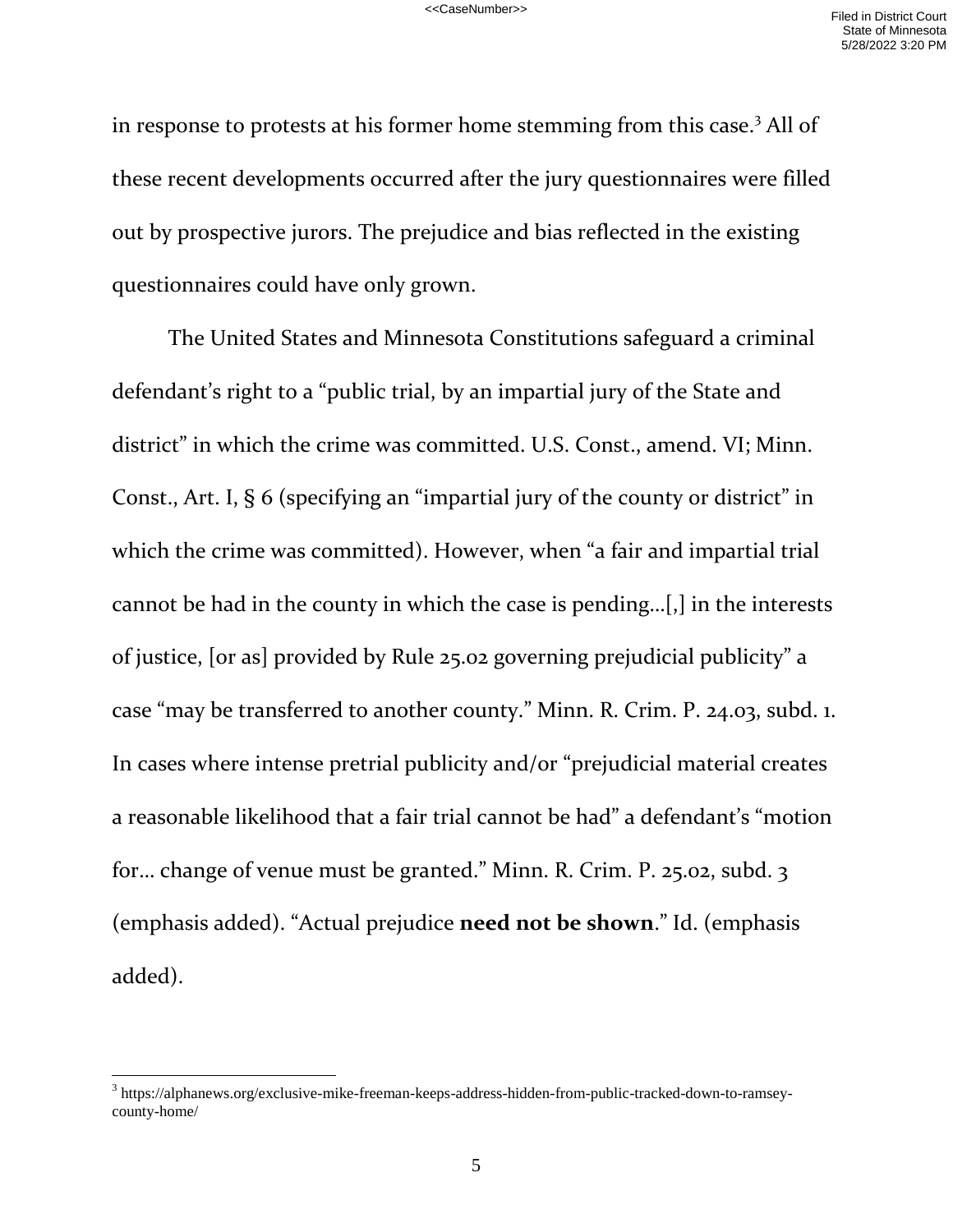Minnesota Rule of Criminal Procedure 25.02 provides that a motion for change of venue "must be granted whenever potentially prejudicial material creates a reasonable likelihood that a fair trial cannot be had. Actual prejudice need not be shown." *Id*. The Court's existing order states this standard, but applies the standard applicable to appellate review of decisions on change of venue. Mr. Kueng objects to the standard applied by the Court and argues that the appropriate standard requires that a change of venue must be granted.

Courts reviewing the prejudicial effect of pretrial publicity engage in a two tier analysis: "At the first tier, the question is whether pretrial publicity was so extensive and corrupting that a reviewing court is required to *presume* unfairness of constitutional magnitude." *United States v. Petters*, 663 F.3d 375, 385 (8th Cir. 2011) (emphasis supplied). "In all other cases, the change-of-venue question turns on the second tier of our analysis, whether the *voir dire* testimony of those who became trial jurors demonstrated such actual prejudice that it was an abuse of discretion to deny a timely changeof-venue motion." *Id*.

With respect to the presumption of prejudice requiring a transfer of venue, the Supreme Court has long and consistently held that when the

6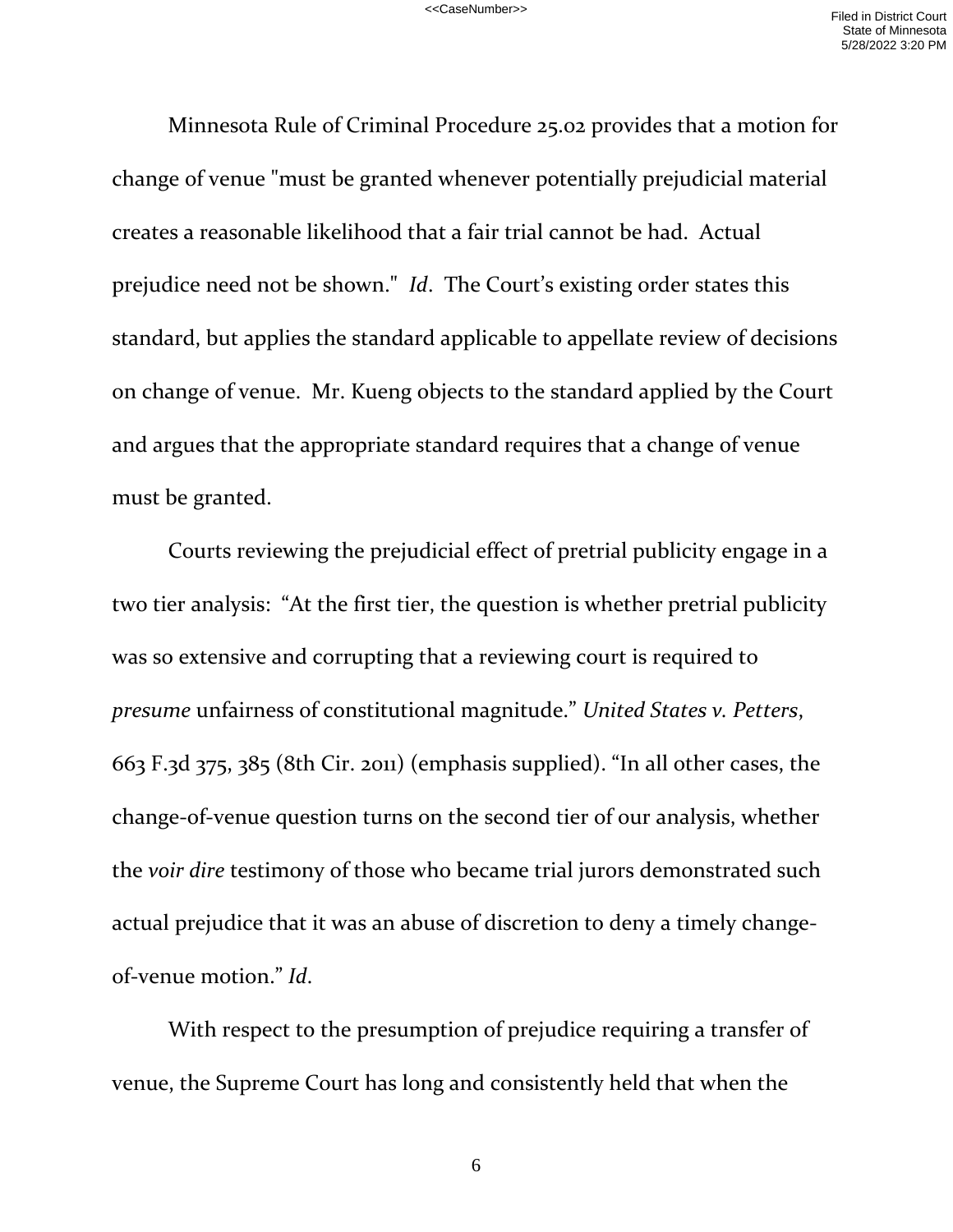community from which jurors are drawn is sufficiently poisoned either by adverse publicity, or by the effects of the very events at issue, or both, a presumption of prejudice among potential jurors arises that requires a change of venue because *voir dire* cannot perform its usual function of securing a fair and impartial jury. *Mu'Min v. Virginia,* 500 U.S. 415, 429-30 (1991); *Patton v. Yount,* 467 U.S. 1025, 1031-33, 1040 (1984); *Murphy v. Florida,* 421 U.S. 794, 799 (1975); *Sheppard v. Maxwell,* 384 U.S. 333, 362-63 (1966); *Estes v. Texas,* 381 U.S. 532, 550-51 (1965); *Rideau v. Louisiana,* 373 U.S. 723, 726-27 (1963); *Irvin v. Dowd,* 366 U.S. 717, 725-28 (1961).

Review of jury questionnaires reveal that a majority of the potential jurors have a significant level of knowledge and harbor bias. Even before the latest events relating to this matter. Examples, "I vividly remember the riots after the GF death incident", I don't want to be a juror because "I fear retaliation". See juror questionnaires 1 thru 265. It is important to note that some jurors while claiming to be neutral about the 3 defendants had harsh feelings towards Mr. Chauvin and his actions. These jurors must be considered biased, as the charges against all are closely intermingled.

7